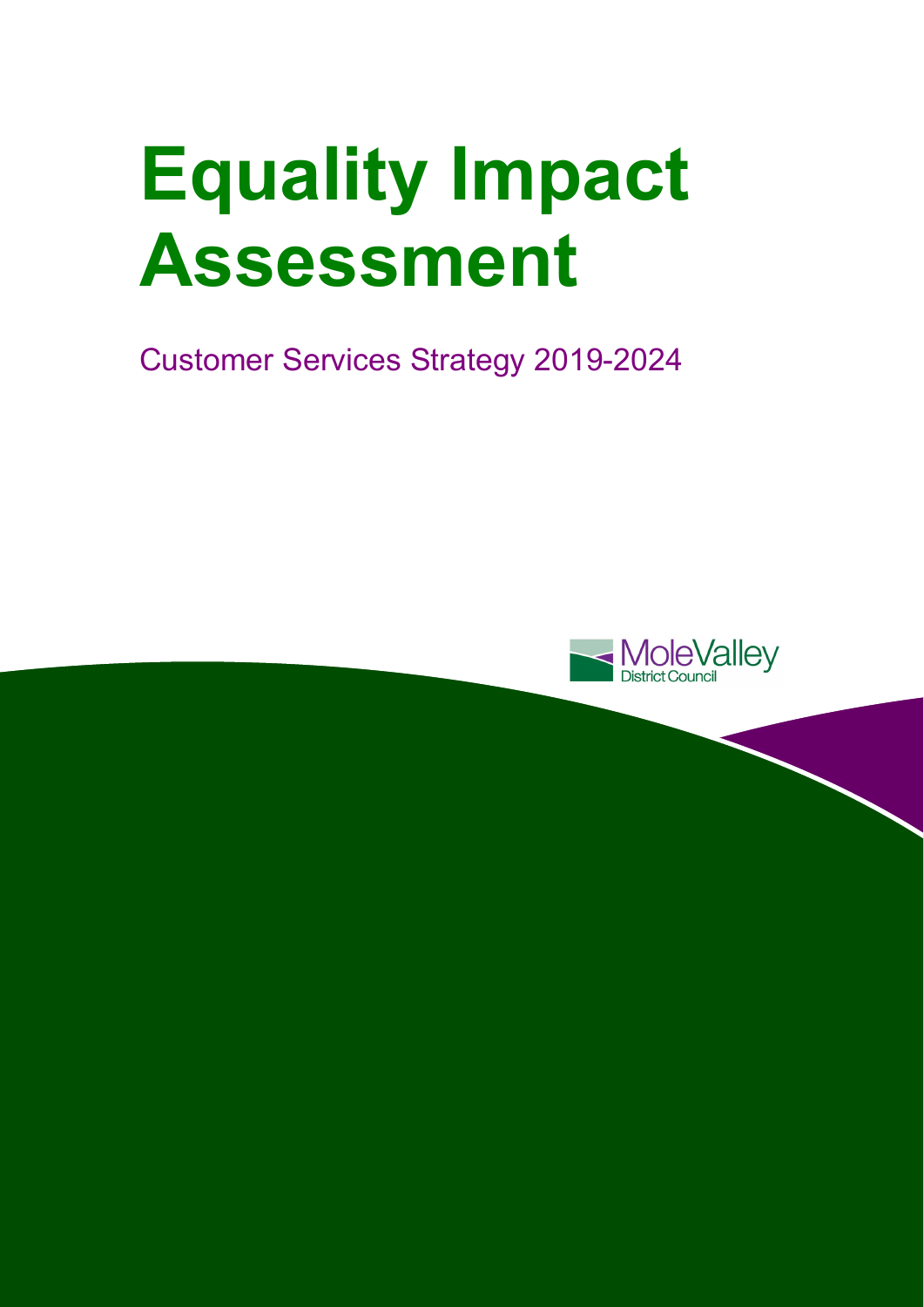#### **Section 1: Introduction and background**

| What is being assessed?          | <b>Customer Services Strategy 2019-24</b> |
|----------------------------------|-------------------------------------------|
| <b>Business unit</b>             | <b>Customer Services</b>                  |
| Job title of assessor            | <b>Customer Care Manager</b>              |
| <b>Strategic Management Lead</b> | Jasvir Chohan                             |
| Date of assessment               | 06.02.2019                                |
| Is this a new or existing        | <b>New Strategy</b>                       |
| function or policy?              |                                           |

# **Description of the function or policy, including:**

- **The aims and scope**
- **The main beneficiaries or users**
- **The main equality issues and barriers, and the protected characteristics**<sup>1</sup> **they relate to (not all assessments will encounter issues relating to every protected characteristic)**

The Mole Valley District Council Customer Services Strategy 2019-24 sets out the guiding principles for customer service delivery together with the three main outcomes deliverable through the implementation of the strategy over the next five years. It supports the guiding principles of the Council Strategy 2019-24 which is also subject to an Equality Impact Assessment.

The Customer Services Strategy 2019-2024 is a strategic planning document which provides a framework for the delivery of five guiding principles which are:

- **Customers.** We will place the customer at the heart of what we do.
- **Our Values.** Our customer service delivery will focus around our 5 Values.
- **Digital First.** We will reduce the need to contact us by phone or in person by making our processes more effective and customer focussed.
- **Self-serve.** We will make our website easy to use to encourage access to online services 24/7.
- **Support where needed.** In person and telephone support remain in place during office hours for those who need extra assistance or where selfservice is not available.

The Customer Services Strategy will impact on residents, businesses and visitors of Mole Valley. This was taken into consideration during the development of the Strategy. It is intended that the Strategy will have a positive impact and this is reflected in this assessment. No negative impacts have been identified. Three areas of positive impact have been identified and these are:

- **•** Disability
- Carers

l

Rural/urban access issues

<sup>1</sup>The protected characteristics are age, sex, disability, pregnancy and maternity, race and ethnicity, religion and belief, gender reassignment, sexual orientation, and marriage and civil partnership (Source: Equality Act 2010)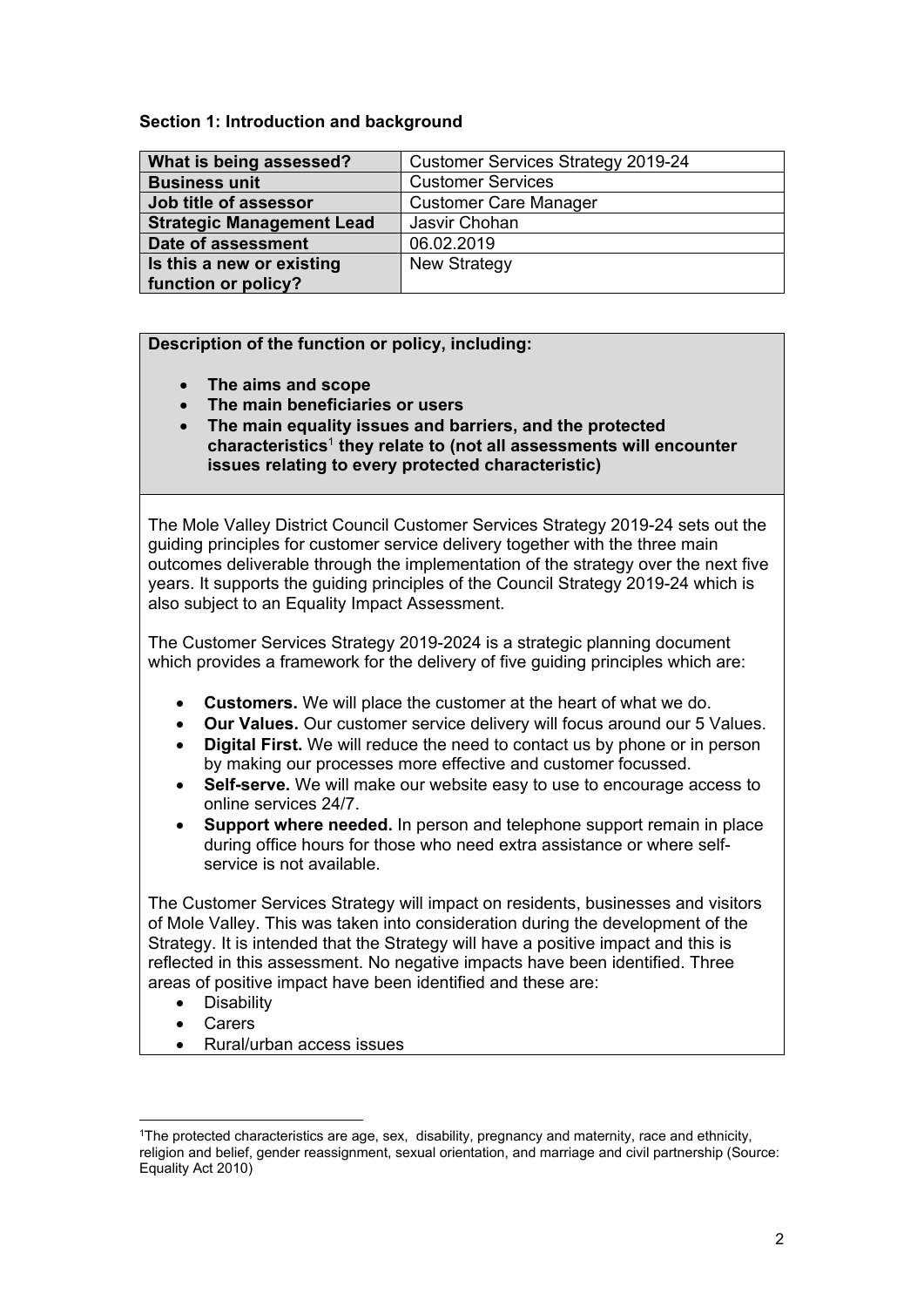### **Description of how the function or policy fits into the Council's Corporate Priorities or other local, regional or national plans and priorities**

The Customer Services Strategy 2019-24 is intended to provide a framework for customer service delivery over the next five years and supports the Council in delivering the Guiding Principles of the Council Strategy with effect from 1 April 2019.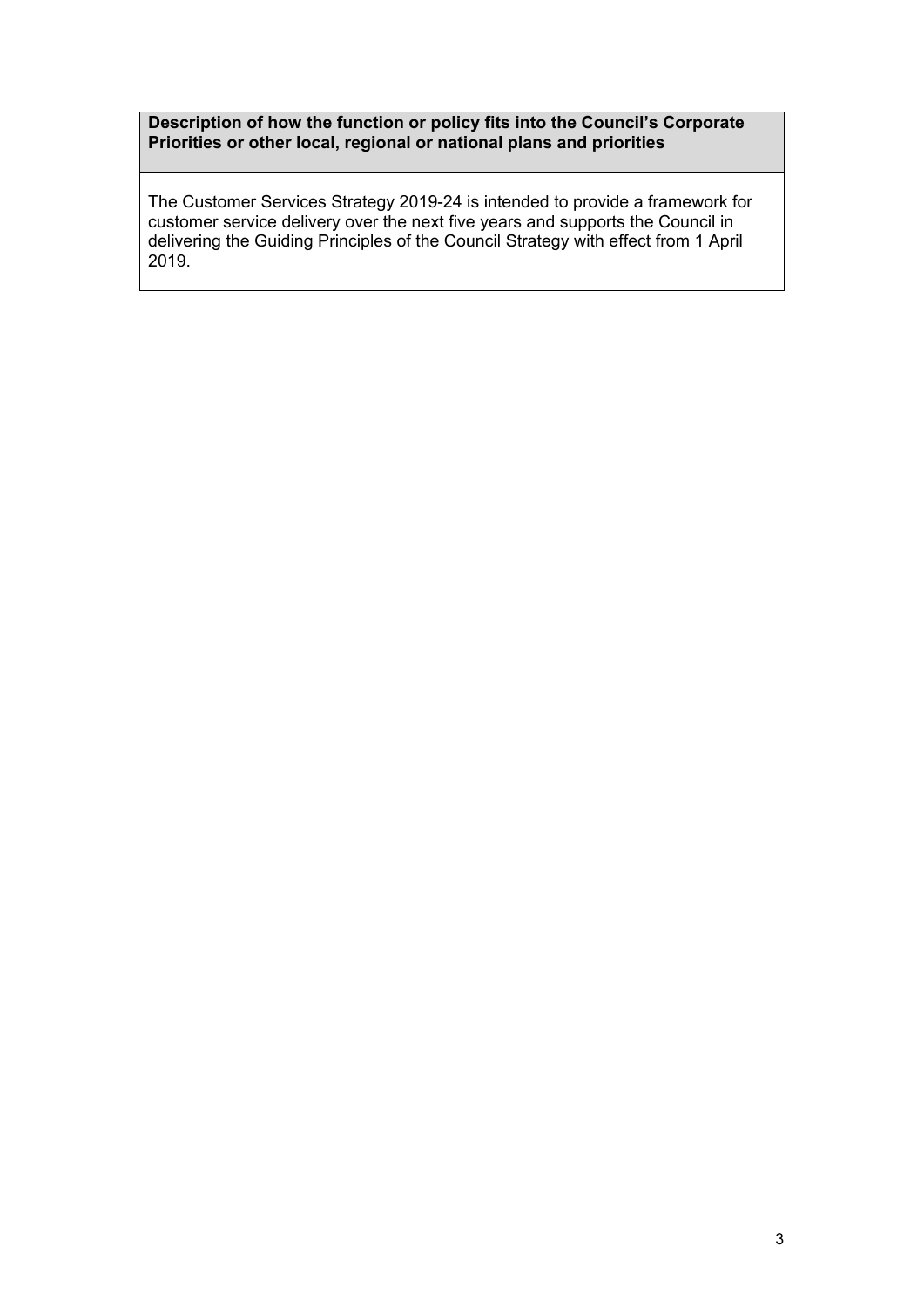# **Section 2: Analysis and assessment**

**Indicate for each protected characteristic whether there may be a positive impact, negative impact, a mixture of both or no impact – using a tick in the appropriate columns** 

| <b>Protected</b><br>characteristics | <b>Positive</b> | <b>Negative</b> | <b>No</b><br>impact | Reason                                                                                                                                                                                                                                                                                                                                                                                                                          |
|-------------------------------------|-----------------|-----------------|---------------------|---------------------------------------------------------------------------------------------------------------------------------------------------------------------------------------------------------------------------------------------------------------------------------------------------------------------------------------------------------------------------------------------------------------------------------|
| Age                                 |                 |                 |                     | It is not considered that the<br><b>Customer Services Strategy</b><br>will have a significant<br>impact, positive or negative,<br>based on a person's age                                                                                                                                                                                                                                                                       |
| <b>Sex</b>                          |                 |                 |                     | It is not considered that the<br><b>Customer Services Strategy</b><br>will have a significant<br>impact, positive or negative,<br>based on a person's sex                                                                                                                                                                                                                                                                       |
| <b>Disability</b>                   |                 |                 |                     | The guiding principle of<br><b>Support where needed</b><br>expresses the Council's<br>commitment to help provide<br>support in person and/or by<br>telephone for those who<br>need extra assistance or<br>where self-serve is not<br>available. The principle of<br><b>Digital First will positively</b><br>impact those who find it<br>difficult to attend the Council<br>offices or use the telephone<br>due to a disability. |
| Pregnancy and<br>maternity          |                 |                 |                     | It is not considered that the<br><b>Customer Services Strategy</b><br>will have a significant<br>impact, positive or negative,<br>based on people who are<br>pregnant or on maternity<br>leave                                                                                                                                                                                                                                  |
| Race and ethnicity                  |                 |                 |                     | It is not considered that the<br><b>Customer Services Strategy</b><br>will have a significant<br>impact, positive or negative,<br>based on a person's race or<br>ethnicity                                                                                                                                                                                                                                                      |
| Religion and belief                 |                 |                 |                     | It is not considered that the<br><b>Customer Services Strategy</b><br>will have a significant<br>impact, positive or negative,<br>based on a person's religion<br>or beliefs                                                                                                                                                                                                                                                    |
| Gender<br>reassignment              |                 |                 |                     | It is not considered that the<br>Council Strategy will have a                                                                                                                                                                                                                                                                                                                                                                   |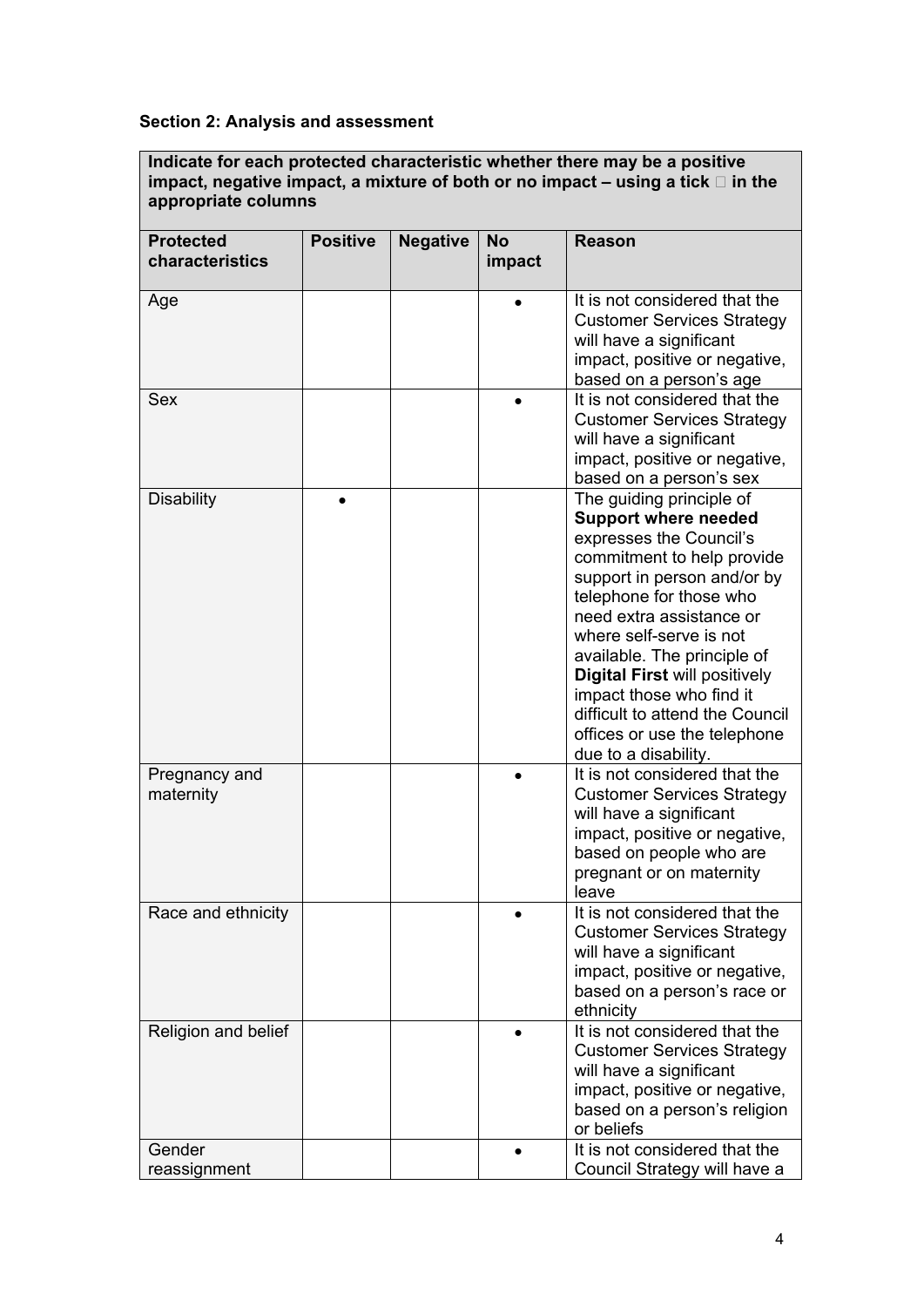**Indicate for each protected characteristic whether there may be a positive impact, negative impact, a mixture of both or no impact – using a tick □ in the appropriate columns** 

| <b>Protected</b><br>characteristics                                                | <b>Positive</b> | <b>Negative</b> | <b>No</b><br>impact | <b>Reason</b>                                                                                                                                                                                                                                                                                                    |
|------------------------------------------------------------------------------------|-----------------|-----------------|---------------------|------------------------------------------------------------------------------------------------------------------------------------------------------------------------------------------------------------------------------------------------------------------------------------------------------------------|
|                                                                                    |                 |                 |                     | significant impact, positive or<br>negative, based on people<br>who have undergone or are<br>undergoing gender<br>reassignment                                                                                                                                                                                   |
| Sexual orientation                                                                 |                 |                 |                     | It is not considered that the<br><b>Customer Services Strategy</b><br>will have a significant<br>impact, positive or negative,<br>based on a person's sexual<br>orientation                                                                                                                                      |
| Marriage and civil<br>partnership                                                  |                 |                 |                     | It is not considered that the<br><b>Customer Services Strategy</b><br>will have a significant<br>impact, positive or negative,<br>based on whether a person<br>is married or in a civil<br>partnership                                                                                                           |
| Other aspects to<br>consider                                                       | <b>Positive</b> | <b>Negative</b> | <b>No</b><br>impact | <b>Reason</b>                                                                                                                                                                                                                                                                                                    |
| Carers                                                                             |                 |                 |                     | Potential for a positive<br>impact for carers in relation<br>to Digital First and Selfserve.<br>Carers may be able<br>to make use of online<br>services on behalf of (and<br>with the permission of) the<br>resident concerned so<br>avoiding the need for the<br>resident to visit or telephone<br>the Council. |
| Rural/urban<br>access issues                                                       |                 |                 |                     | Potential for a positive<br>impact in relation to the Self-<br>serve and Digital First<br>principles for those residents<br>where there is suitable<br>broadband connectivity in<br>place.                                                                                                                       |
| HR issues (how<br>will staff with<br>protected<br>characteristics be<br>affected?) |                 |                 |                     | No immediate implications                                                                                                                                                                                                                                                                                        |

# **What can be done to reduce the effects of any negative impacts?**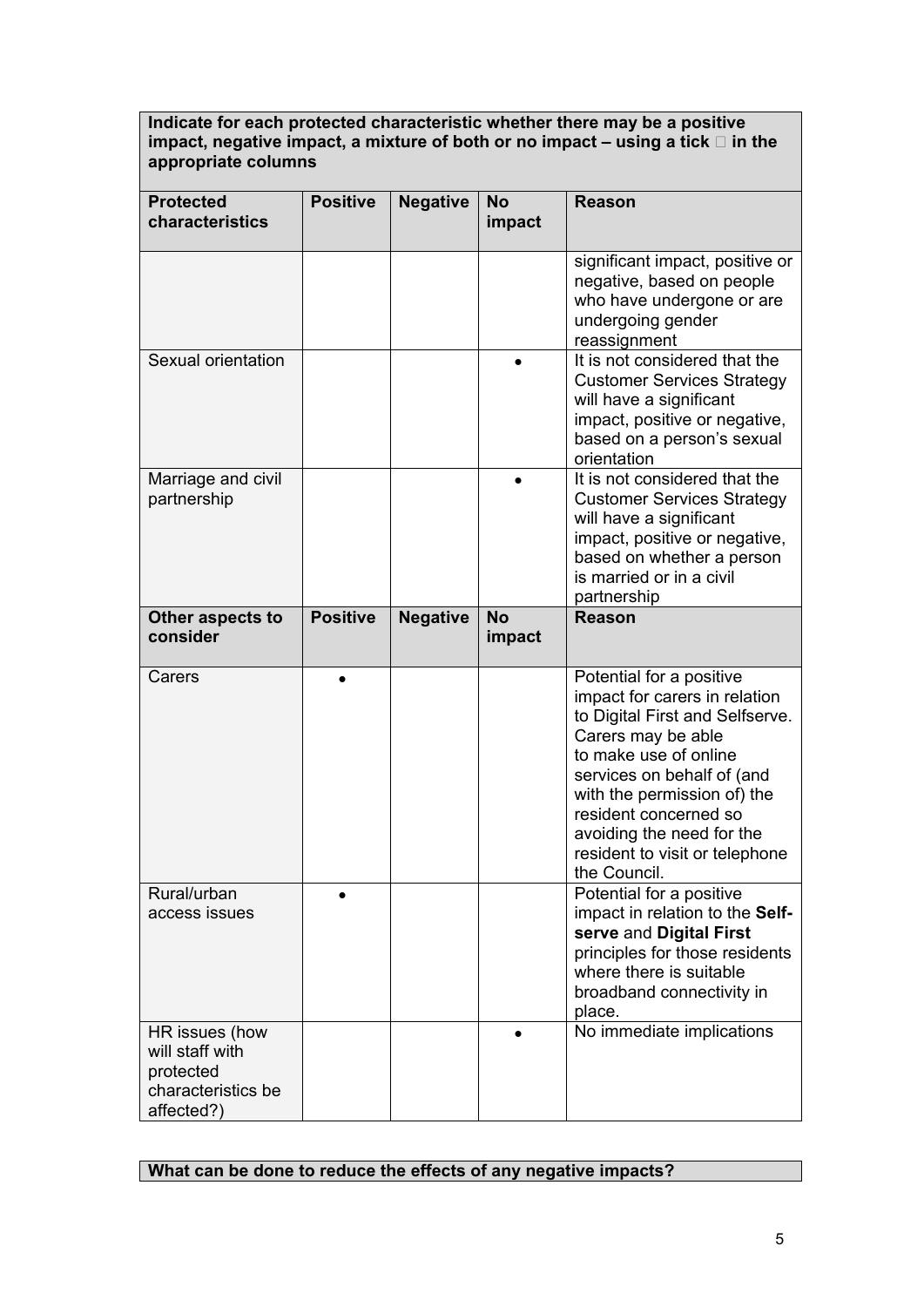Where negative impact cannot be completely diminished, can this be justified, and is it lawful?

No negative impacts have been identified. MVDC will continue to work with Surrey County Council (SCC) and the Local Enterprise Partnership (LEP) to ensure good broadband connectivity across the whole of the District.

**Where there are positive impacts, what changes have been or will be made?**  Who are the beneficiaries? How have they benefited?

The Customer Services Strategy will be delivered over the next five years. It is one of several strategies that supports the Council Strategy.

Delivering the Customer Services Strategy will positively impact on residents, businesses and visitors who wish to contact MVDC by offering improved access to services 24/7 via our website. This will enable contact to be made at a time to suit them and will potentially avoid a visit or call to the Pippbrook offices in many instances.

The desired outcomes of the Strategy make a clear commitment to a better customer experience, offering a digital first approach and improved engagement with our customers to help us deliver better services.

In relation to those who may need extra assistance support, perhaps due to disability or for other reasons, or where self-serve is not available, there is a clear commitment to ensuring that telephone and face to face support remains in place during office hours.

#### **Section 3: Evidence gathering and fact-finding**

#### **What evidence is available to support your views above?**  Please include:

- A summary of the available evidence
- Identification of where there are gaps in the evidence (this may identify a need for more evidence in the action plan)
- What information is currently captured with respect to usage and take up of services.
- What the current situation is in relation to equality and diversity monitoring (where relevant)

The development of the strategy entailed gathering the views of all stakeholders during the formulation of the draft document and through public consultation of the draft Strategy. Respondents were supportive of a 'Digital First' approach and access to services 24/7 via the website is welcomed, as long as telephone and/or